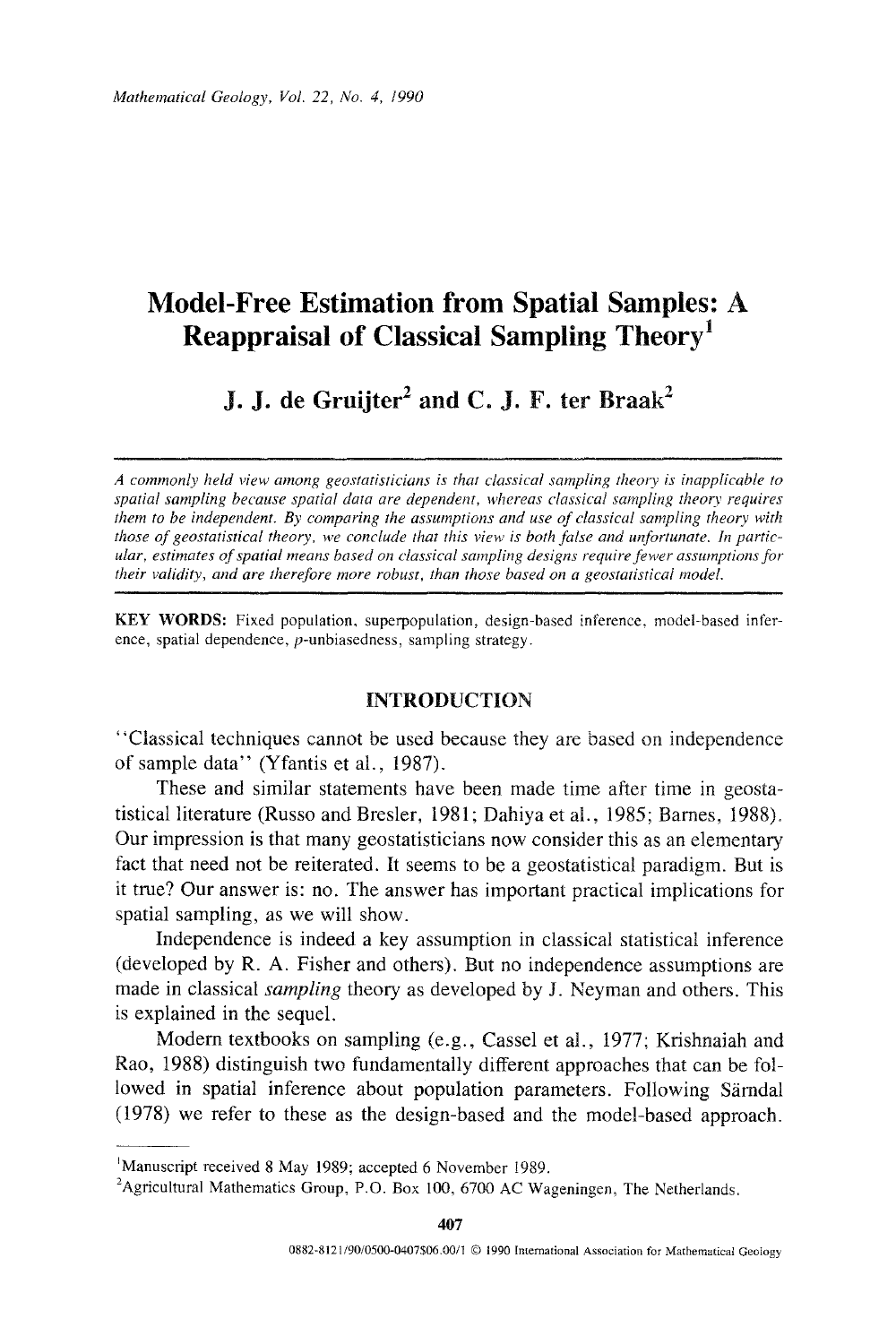Synonyms are, respectively, fixed population and superpopulation approach (see also Chaudhuri and Vos, 1988).

The design-based approach uses classical sampling theory. The central notion in classical sampling theory is the population, which is defined as the set of all units of interest. In geostatistics, the population is, for example, a region  $\overline{A}$  or, more precisely, the set of all possible sampling locations in the region of interest. In the design-based approach, a *fixed* value is associated with each unit. Sampling consists of selecting a subset of units. Measuring the characteristic of interest reveals the value of each of them. In the extreme case of a sample covering the entire population and errorless measurement, there would be nothing more to know. Excluding measurement error, the only variation that plays a role in this approach is that resulting from the sampling process. Inference is therefore primarily based on the sampling design used: the design defines the probability of including any given set of units in the sample and thus enables valid inference procedures without any additional assumptions.

The model-based approach, when applied in a spatial context, boils down to the use of geostatistical theory, notably the part of it concerned with predicting spatial averages. This approach treats the value associated with any given location not as fixed but as *random.* The set of values associated with all possible locations in the region of interest is thus considered as just one realization of an underlying random process. At least some features of this process are assumed known and these assumptions are formalized in a geostatistical model. This modei plays the role of what is called a superpopulation model in sampling theory. If, again in the extreme case, a sample would cover the entire region, one realization would be completely known, but uncertainty about the parameters in the model would remain. The models used in applications typically account for spatial structure, reflecting the fact that measurements at near locations often tend to yield more similar values than when taken farther apart.

In the model-based approach, locations need not be selected at random. They typically aren't. The only source of stochasticity is then the postulated underlying process. In this approach inference is therefore primarily based on the model formulated. The nature of the stochasticity involved in the modelbased approach is thus fundamentally different from that in the design-based approach where, as we have seen, it originates from a physical sampling process. The latter is in our hands. The design-based approach thus requires fewer assumptions than the model-based approach. It is therefore advantageous with respect to robustness to use the design-based approach whenever possible.

The purpose of this article is to clarify the distinction between the two approaches. Failure in recognising the difference can easily lead to misunderstanding and fallacy. We discuss the matter in a rather informal way, using the terminology and some of the main concepts of Cassel et al. (1977), who developed a theoretical framework encompassing both approaches. Point-sampling in the plane is used as an illustration.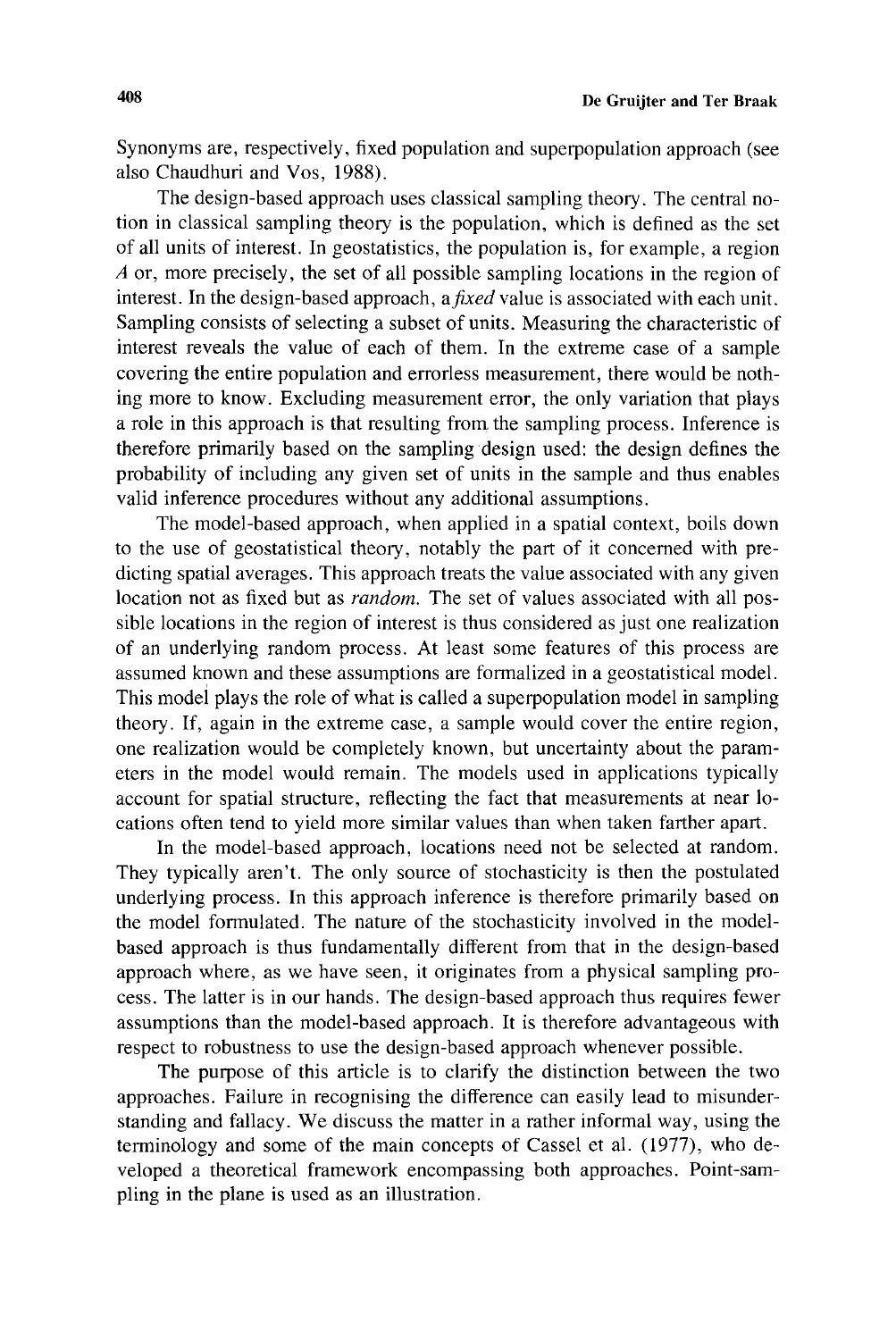### Model-Free Estimation from Spatial Samples 409

The present paper is wholly confined to inference about population parameters such as the spatial mean, and hence is not related to spatial prediction of values at individual locations or to contour-mapping. For instance, a spatial mean can be predicted in geostatistics by block-kriging with the entire region of interest as a single block.

## A CLOSER LOOK AT THE DESIGN-BASED AND THE MODEL-BASED APPROACH

To clarify the difference between the design-based and the model-based approach we give a hypothetical example using planar point-sampling. Suppose an errorless measurement of a quantity *z* is taken at *n* points in a region *A.* The values obtained will be denoted by  $z(x_i)$ , where x<sub>i</sub> is the vector of coordinates of the  $i<sup>th</sup>$  sampling point. Either the value or the coordinates (or both) may be random variables. To distinguish between random and fixed components we use the convention to write random variables in uppercase and nonrandom in lowercase.

In the design-based approach, the *n* sample points are randomly selected according to a sampling design  $p$ , and the values are fixed. The variables involved can thus be written as  $z(X_i)$   $(i = 1, \ldots, n)$ . They represent random variables because the locations  $(X_i)$  are random. Whether  $z(X_i)$  and  $z(X_i)$  for  $i \neq j$  are stochastically independent or not is completely determined by the sampling design and not by the spatial variation in *A.* 

This simple fact seems to have been overlooked by some users of geostatistical techniques. Specifically, if measurements are taken at locations which are selected at random *and* also independently from each other, the corresponding stochastic variables are always mutually independent, not by model-assumption but by design of the observational process. In the example this could be verified empirically by repeated Simple Random Sampling with  $n = 2$  (i.e., by selecting independently two points from the uniform probability density over A), thus producing a long series of pairs of values. If the series is long enough, the scatter diagram of the first value against the second will show no dependency, regardless of the spatial variation in A. Dependence between variables in the design-based approach need not be *disregarded:* it can be *avoided.* 

Suppose that the quantity of interest is the spatial mean:

$$
m(A) = \int_A z(x) dx / \int_A dx
$$
 (1)

The usual estimator of  $m(A)$  in combination with Simple Random Sampling *(srs)* is the unweighted sample mean,

$$
T_{um} = \frac{1}{n} \sum_{i=1}^{n} z(X_i)
$$
 (2)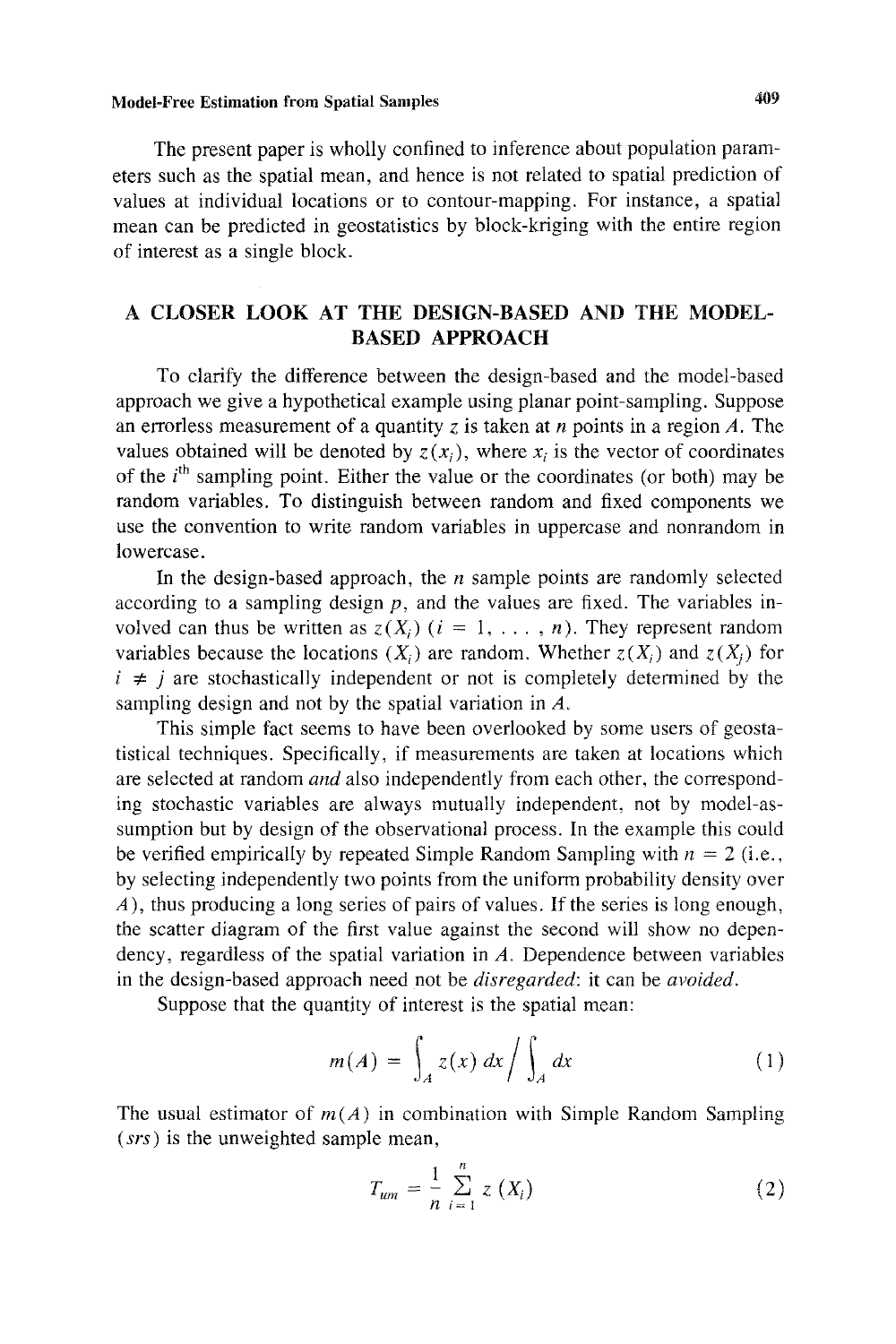The sampling strategy ( $srs$ ,  $T_{um}$ ) is said to be p-unbiased, since

$$
E_P(T_{um}) = m(A) \tag{3}
$$

where  $E_p$  denotes expectation over repeated sampling under the given design. Because of this *p*-unbiasedness, the *p*-MSE of  $T_{um}$  equals its *p*-variance (e.g., Cochran, 1977):

$$
E_p [T_{um} - m(A)]^2 = V_p (T_{um}) = v(A)/n
$$
 (4)

where  $v(A)$  denotes the variance between points in A, defined as:

$$
v(A) = \int_A [z(x) - m(A)]^2 dx / \int_A dx
$$
 (5)

In the terminology of classical sampling theory, the set of all locations in region *A* is the population of interest. The locations are termed the units of this (infinite) population; the spatial mean  $m(A)$  and the spatial variance  $v(A)$  are parameters of this population.

To increase efficiency and/or to facilitate the fieldwork, other sampling designs may be called for. The formulae given here for Simple Random Sampling can be easily generalized to other classical sampling designs, such as Stratified Random Sampling (Cochran, 1977), which also enable model-free inference.

The model-based approach starts with a random function  $\xi$  that generates random values over A. Sampling at fixed points thus yields in our notation the random variables  $Z(x_i)$  ( $i = 1, \ldots, n$ ). The uppercase for *Z* stresses that the values are random; the lower case for  $x_i$  that the locations are fixed. Generally,  $Z(x_i)$  and  $Z(x_i)$  for  $i \neq j$  are stochastically dependent as determined by the random function  $\xi$ , which is partly specified by the assumed geostatistical model.

Suppose that  $\xi$  is second-order stationary in *A*. This means that  $E_{\xi}Z(x)$ exists and does not depend on x, and that  $Cov[Z(x), Z(x + h)]$  exists and depends only on *h* (see Myers, 1989, for a discussion of this and other forms of stationarity used in geostatistics):

$$
E_{\xi} Z(x) = \mu \tag{6a}
$$

Cov 
$$
[Z(x), Z(x+h)] = E_{\xi} [Z(x) \cdot Z(x+h)] - \mu^2
$$
 (6b)

$$
= C(h)
$$

where  $E<sub>\xi</sub>$  denotes expectation over realizations from  $\xi$ . Suppose further that the model mean  $\mu$  is unknown and that the covariance function  $C(h)$  is known, with model variance  $C(0)$ . In applications, the covariance function or its equivalent, the semivariogram function, usually has to be estimated from the data too, but this is immaterial in the present discussion.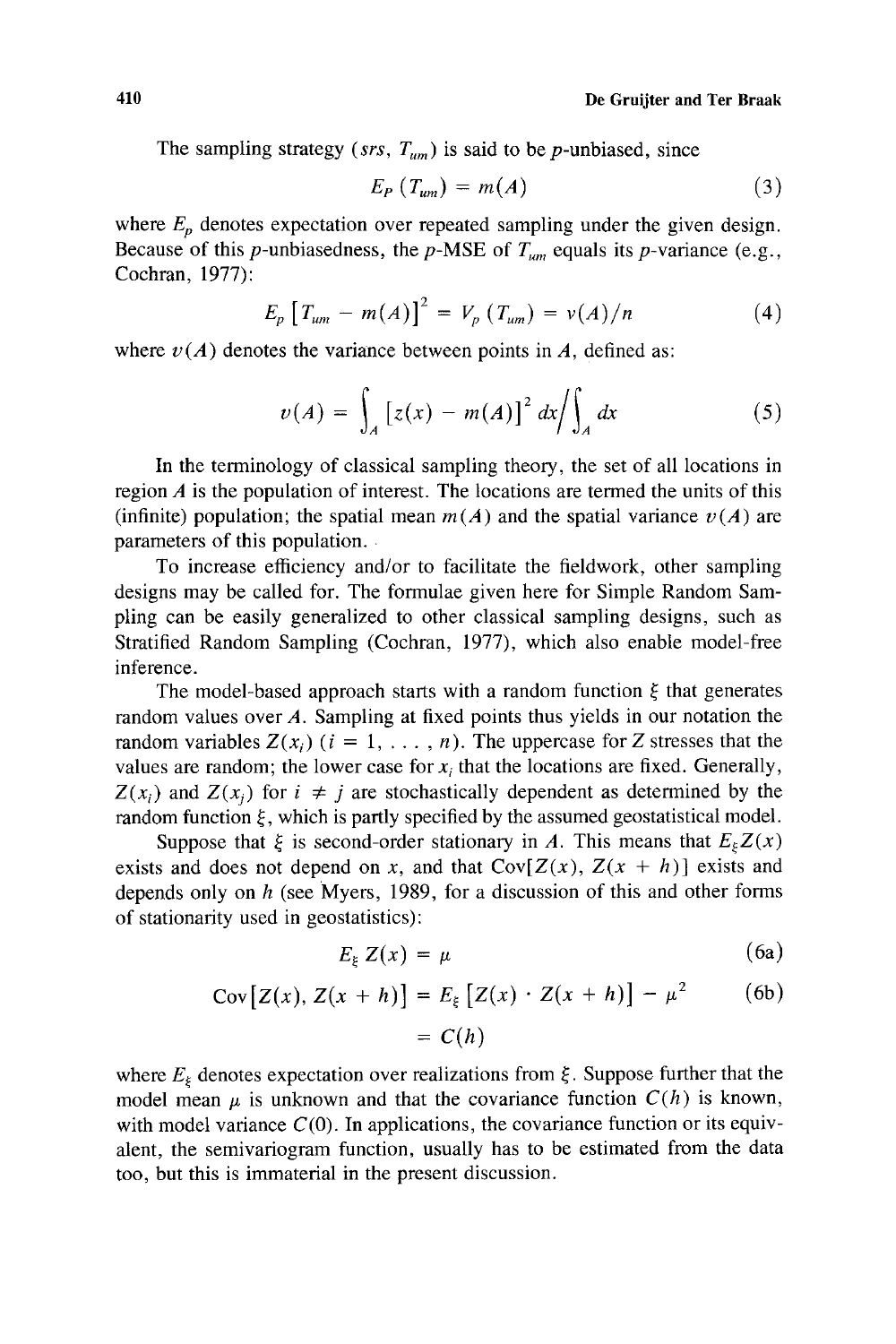#### Model-Free Estimation from Spatial Samples 411

In the model-based approach, inference about central tendency can be directed to at least two different target quantities: (a) the model mean  $\mu$  of Eq. 6a, or (b) the spatial mean  $M(A)$ , defined as,

$$
M(A) = \int_{A} Z(x) dx / \int_{A} dx
$$
 (7)

The model mean is fixed and can only be *estimated.* The spatial mean, however, being the mean of a realization from  $\xi$ , is in this approach a random variable and can be *predicted.* 

The quality criterion often used in model-based inference is the  $\xi$ -MSE. Applied to any estimator  $\hat{\mu}$  of the model mean, this is defined as

$$
\xi\text{-MSE}(\hat{\mu}) = E_{\xi} (\hat{\mu} - \mu)^2 \tag{8}
$$

Minimizing this criterion while confining  $\hat{\mu}$  to linear combinations of the sample data leads to the well-known  $\xi$ -BLU estimator  $\tilde{\mu} = \lambda'_\mu Z_s$  with

$$
\lambda'_{\mu} = \left(1' C_S^{-1} 1\right)^{-1} 1' C_S^{-1} \tag{9}
$$

where  $\lambda_{\mu}$ ,  $Z_{\rm S}$ , and 1, respectively, denote the vector of optimal weights, the vector of  $Z$ -values at the sample points, and the vector of one's (all *n*-dimensional if the sample size is *n*), and  $C_s$  denotes the corresponding  $n \times n$  matrix of covariances between the sample points. The  $\xi$ -variance of  $\tilde{\mu}$  is:

$$
V_{\xi}(\tilde{\mu}) = (1'C_S^{-1})^{-1}
$$
 (10)

Similarly, the  $\xi$ -BLU predictor of  $M(A)$  is another weighted mean,  $T_{wm}$  $= \lambda'_Z Z_s$ , now with weights

$$
\lambda_Z = \lambda_\mu + (C_S^{-1} - \lambda_\mu \, 1' C_S^{-1}) \, \overline{C}_{S,A} \tag{11}
$$

where  $\overline{C}_{S,A}$  denotes the *n*-dimensional vector of mean covariances between each sample point and all points in  $A$ .  $T_{wm}$  has variance

$$
V_{\xi} (T_{wm}) = \overline{C}_{A,A} + \lambda_{Z}^{\prime} C_{S} \lambda_{Z} - 2\lambda_{Z}^{\prime} \overline{C}_{S,A}
$$
 (12)

where  $\overline{C}_{A,A}$  denotes the mean covariance between all pairs of points in *A*. Both  $\tilde{\mu}$  and  $T_{wm}$  are  $\xi$ -unbiased because, for any given set of sample points,

$$
E_{\xi} (\tilde{\mu} - \mu) = E_{\xi} [T_{wm} - M(A)] = 0
$$
 (13)

As demonstrated by Corsten (1989), explicit expressions as above for the BLUE, BLUP, and their variances can be obtained as Generalized Least Squares solutions of the corresponding regression problems. This avoids the use of Lagrange multipliers. The same expressions can also be obtained by substitution of the Lagrange multipliers in the usual formulae (in, e.g., Matheron, 1960, Secs. 3-4; Journel and Huijbregts, 1978, Ch. V).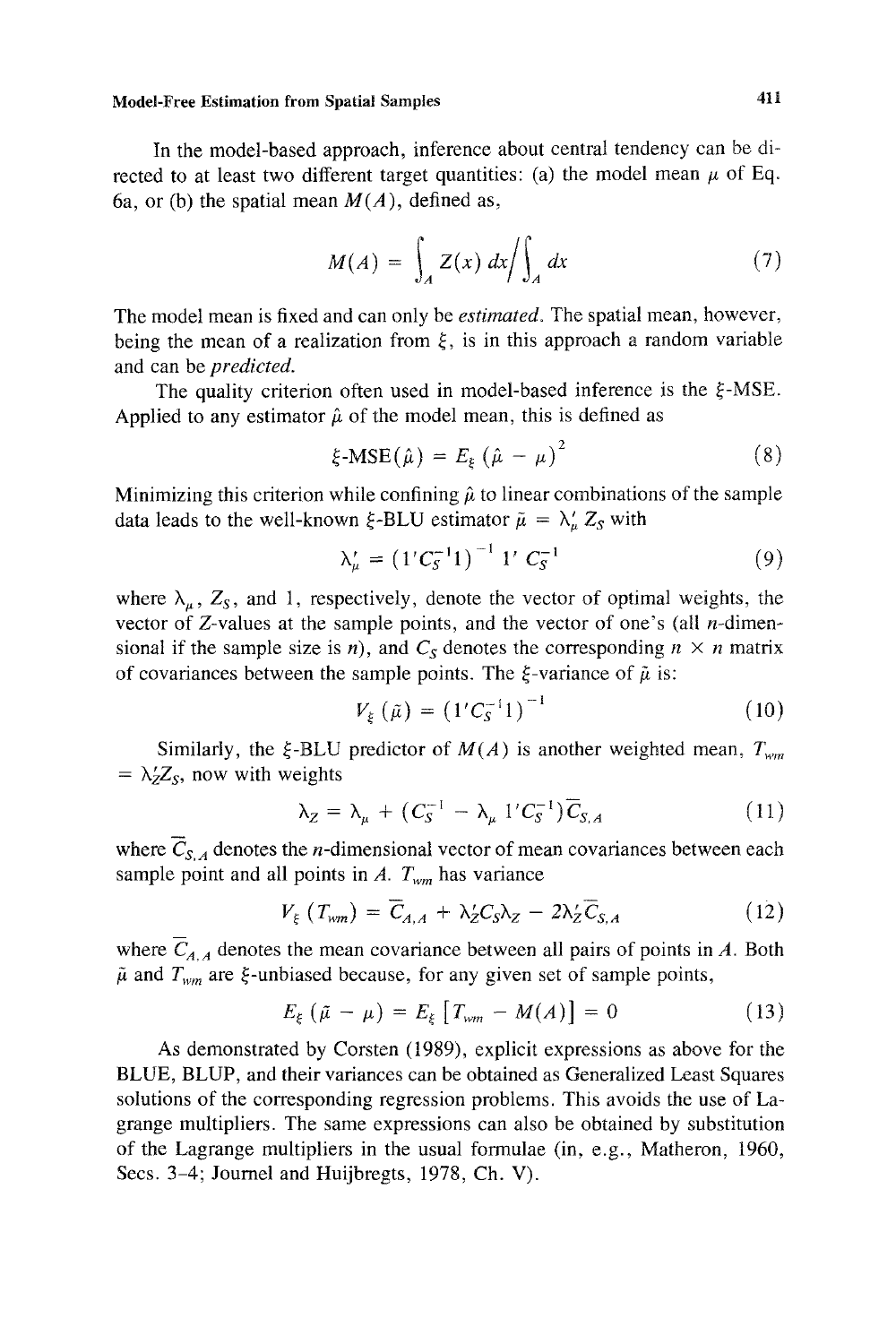If not only the weights, given the locations, but also the locations themselves are to be optimized with respect to the  $\epsilon$ -MSE criterion, this typically leads to purposive sampling rather than some form of random sampling. The optimal design  $(p<sub>\xi</sub>)$  for estimating  $\mu$  will differ in general from the optimal design  $(p_M)$  for predicting  $M(A)$ . It is important to note here that the strategy  $(p_M, T_{wm})$  is  $\xi$ -unbiased but not p-unbiased, whereas, e.g., *(srs, T<sub>um</sub>)* and *(srs,*  $T_{wm}$ ) are both  $\xi$ -unbiased and *p*-unbiased for  $M(A)$ .

The example illustrates points that are relevant to the choice of a sampling strategy.

1. Model-based inference may be directed at two different types of quantities (in our example, model means and spatial means) which differ in interpretation, optimal design, and optimal estimator/predictor, and which have different variances (Eqs. 10 and 12). Model quantities may be of interest in processoriented studies, whereas spatial means are more relevant to inventory studies. It is important to be entirely clear about what type of quantity the study is aimed at.

2. Stochastic dependence or independence is not a property of any population or, in our case, of any region. It can be a property of a set of variables and is either induced by a sampling design or implied by a model. Confusion and misunderstanding about independence may have reached undesirable proliferation in geostatistical literature. Misleading statements in this respect are, for instance:

The conventional statistical approach to describe variability of soil hydraulic properties treats the observations of a given property as being statistically independent regardless of their spatial position. (Russo and Bresler, 1981)

In Part I (Dahiya et al., 1984a), spatial variability of some nutrient constituents, viz.  $NO<sub>3</sub>$ , K, Mg, and organic C, of a loess soil field was evaluated by applying classical statistical analysis (i.e., probability density function, mean, and variance). An implicit assumption in that analysis is that the observations of a given soil property are independent of one another regardless of their location in the field. (Dahiya et al., 1985)

The classic development of nonparametric tolerance intervals begins with an assumption of independent, identically distributed random variables. This is unrealistic for the geologic environment-in general, geologic site characterization data are not independent. (Barnes, 1988)

The truth is that the design-based approach with its classical sampling theory cannot be dismissed for invalidity of model assumptions because it hasn't any, but the model-based approach may.

3. The selection of a sampling strategy is primarily the selection of a quality criterion (Särndal, 1978). Such a criterion may relate to different sources of stochasticity: a sampling design or a model of the spatial variation or both. (Expressions like "minimum variance" and "unbiasedness" may therefore be ambiguous when used without further qualification.) For example, if the  $\xi$ -MSE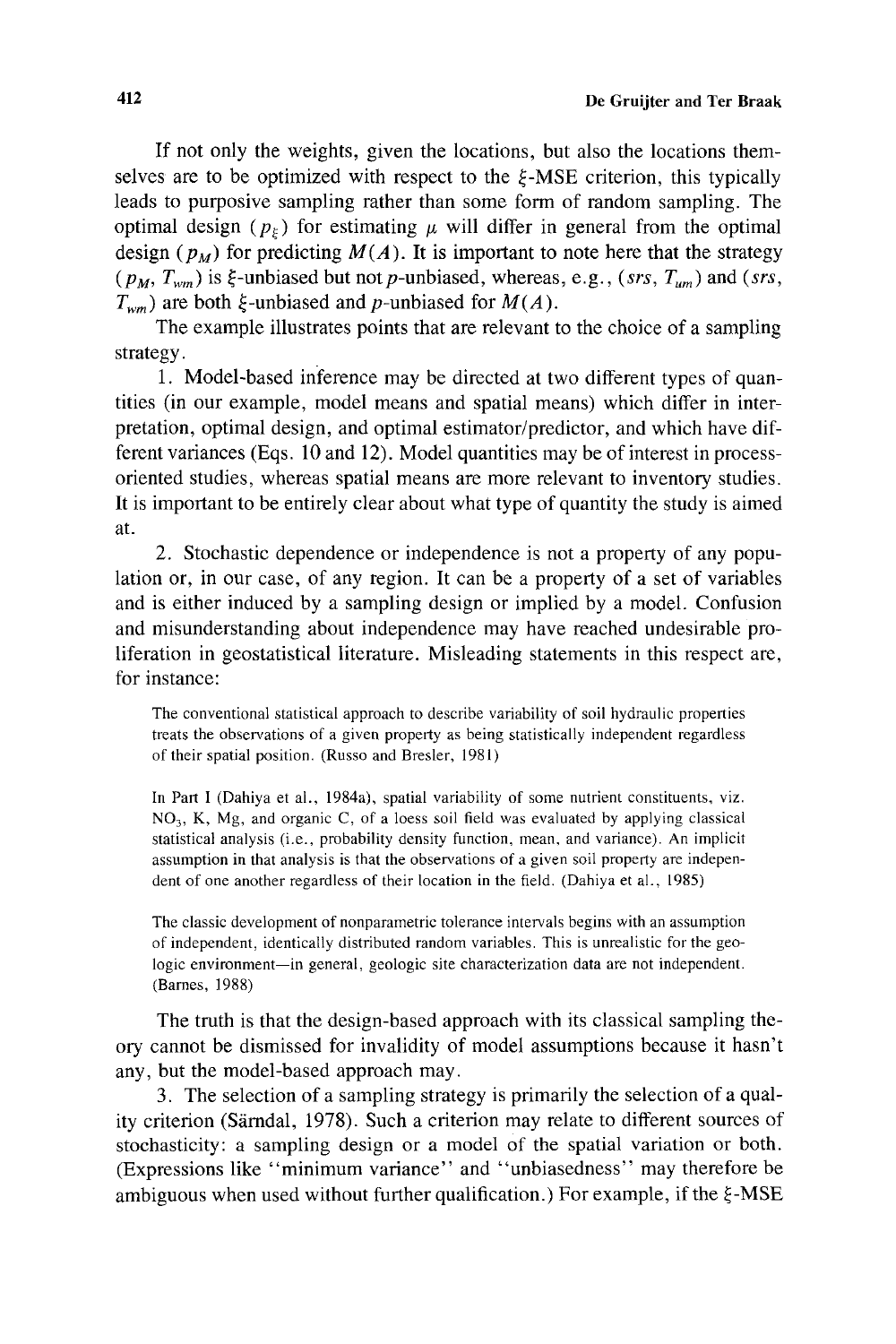criterion is adopted, a model-based strategy will be chosen. On the other hand, if p-unbiasedness is judged necessary, a design-based strategy with some form of random sampling will be the solution.

We doubt whether users of results from geostatistical methods are generally aware of the fact that  $\xi$ -unbiasedness is only an "internal" guarantee inasmuch as it relates to a model, not to the particular region investigated. It therefore covers by no means the consequences of biased sampling as might arise, for instance, from selecting locations with expectedly high (or low) values or with best accessability, or from interference of a regular sampling pattern with cyclic variation in the region.

Such sampling will bias the results of any subsequent inference to an unknown degree. This is of special concern in the context of quality control and legislation with regard to natural resources.

### **CONCLUSION**

By ruling out classical sampling theory for its supposed invalid assumption of independence, the choice of strategies in spatial sampling is improperly narrowed to those that are model-based. The design-based and model-based approaches clearly have their own pros and cons. Design-based strategies are inapplicable if for some reason probability sampling is impracticable. The modelbased approach is inapplicable if reliable identification of a model is prevented by lack of data.

If both approaches are practicable, the primary choice to be made is that of the quality criterion to judge alternative strategies. In practical terms, one type of criterion relates to what would happen if sampling is repeated in the same region, but with other sampling configurations. This type leads to designbased strategies. The other type of criterion relates to repeated sampling with the same configuration, but in other regions. This yields model-based strategies. Geostatistical models may form a natural basis for inference in situations where part of the region is inaccessible, or measuring has been censored or impaired by systematic error (see Laslett and Sandland, 1989). Furthermore, if data are available from the vicinity of the region these can be used via the model-based approach, as in block-kriging. This is especially relevant if the region is sparsely sampled.

The introduction of randomness in a sampling design may lower its efficiency compared to the optimal model-based strategy when the model is correct and the true covariance function is known. However, this loss of efficiency can often be reduced by choosing sensible restrictions on the randomization of the sample locations (e.g. by stratification of the region). Much of classical sampling theory is devoted to this. The remaining loss might then well be a worthwhile premium for robustness against model errors and for  $p$ -unbiasedness.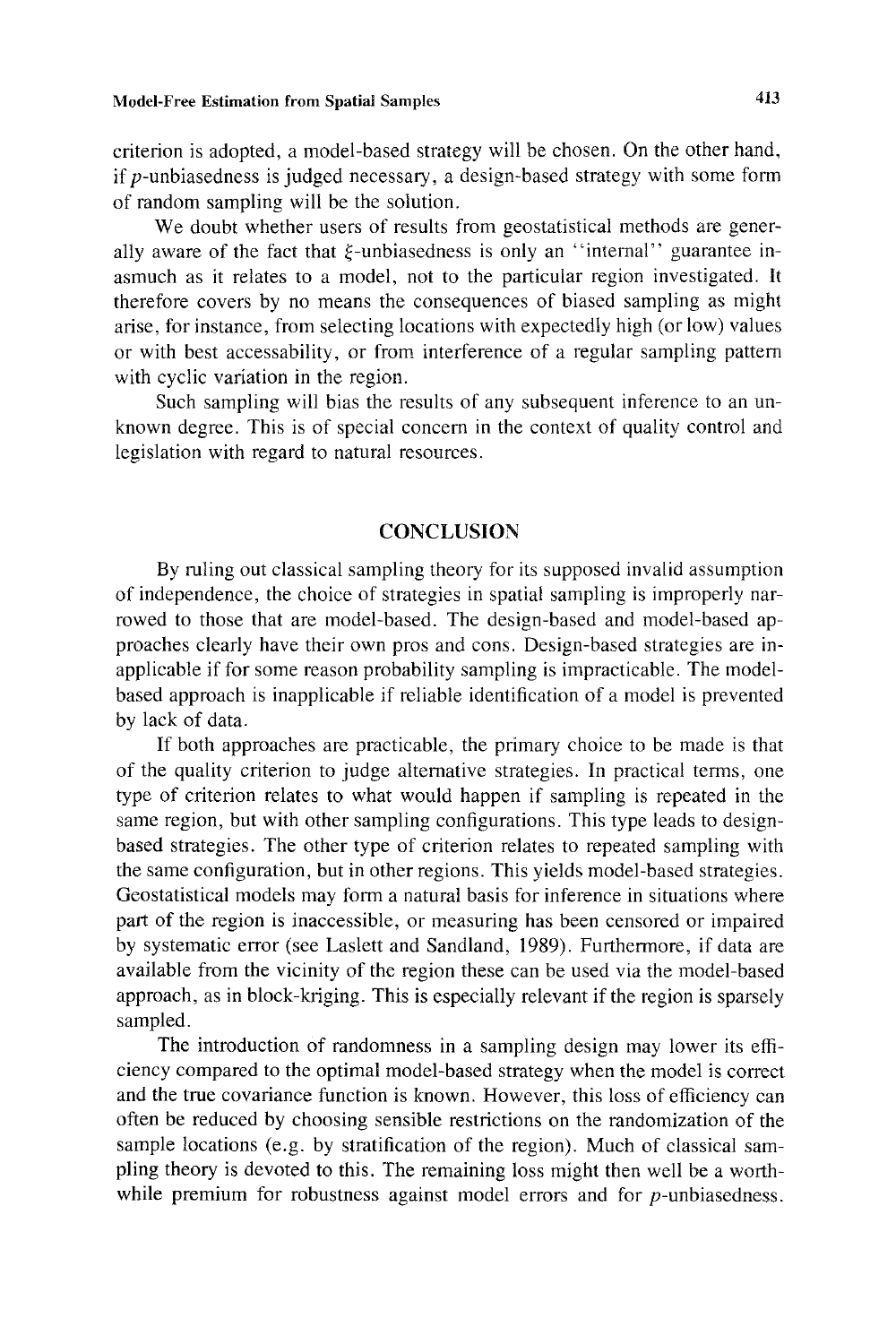Moreover, model-based strategies depend on *estimated* covariances or variagrams in practice and therefore will not be optimal either.

In soil science the design-based approach to estimate population parameters has been succesfully practicised for many decades. Webster (1977) discussed the usefulness of various sampling designs, including nested sampling, in pedology. For a study on a specific design with random transects see De Gruijter and Marsman (1985).

Finally, it should be noted that, apart from serving directly as a basis for inference and design, spatial models are frequently employed by sampling theorists to evaluate design-based strategies. This hybrid approach uses quality criteria of the  $\zeta p$ -type, based on expectations over repeated sampling under p and realizations from  $\xi$ . See Cochran (1946), Quenouille (1949), Das (1950), and Matérn (1960) for early examples. Diggle and Ter Braak (1982) worked out specific cases in ecology. We believe that the practice of survey sampling could greatly benefit from more comparative studies on the qualities of different design-based and model-based strategies, under various models and model deviations.

#### ACKNOWLEDGMENT

We thank Ir. A. A. M. Jansen, Dr. M. J. W. Jansen (Agricultural Mathematics Group) and Dr. D. E. Myers (University of Arizona) for their valuable comments on previous versions of this paper.

#### **REFERENCES**

- Barnes, R. J., 1988, Bounding the required sample size for geologic site characterization: Math. Geol., v. 20, p. 477-490.
- Cassel, C-M., Särndal, C-E., and Wretman, J. H., 1977, Foundations of inference in survey sampling: Wiley, New York, 192 p.
- Chaudhuri, A., and Vos, J. W. E., 1988, Unified theory and strategies of survey sampling: North-Holland, Amsterdam, 414 p.
- Cochran, W. G., 1946, Relative accuracy of systematic and stratified random samples for a certain class of populations: Annals of Mathematical Statistics, v. 17, p. 164-177.
- Cochran, W. G., 1977, Sampling techniques: Wiley, New York, 428 p.
- Corsten, L. C. A., 1989, Interpolation and optimal linear prediction: Statistica Neerlandica, v. 43, p. 69-84.
- Dahiya, I. S., Anlauf, R., Kersebaum, K. C., and Richter, J., 1985, Spatial variability of some nutrient constituents of an Alfisol from loess. II. Geostatistical analysis: Z. Pflanzenemaehr. Bodenk., v. 148, p. 268-277.
- Das, A. C., 1950, Two-dimensional systematic sampling and the associated stratified and random sampling: Sankhya. v. 10, p. 95-108.
- De Gruijter, J. J., and Marsman, B., 1985, Transect sampling for reliable information on mapping units, *in* D. R. Nielsen and J. Bouma (Eds.), Soil spatial variability: Pudoc, Wageningen, p. 150-165.